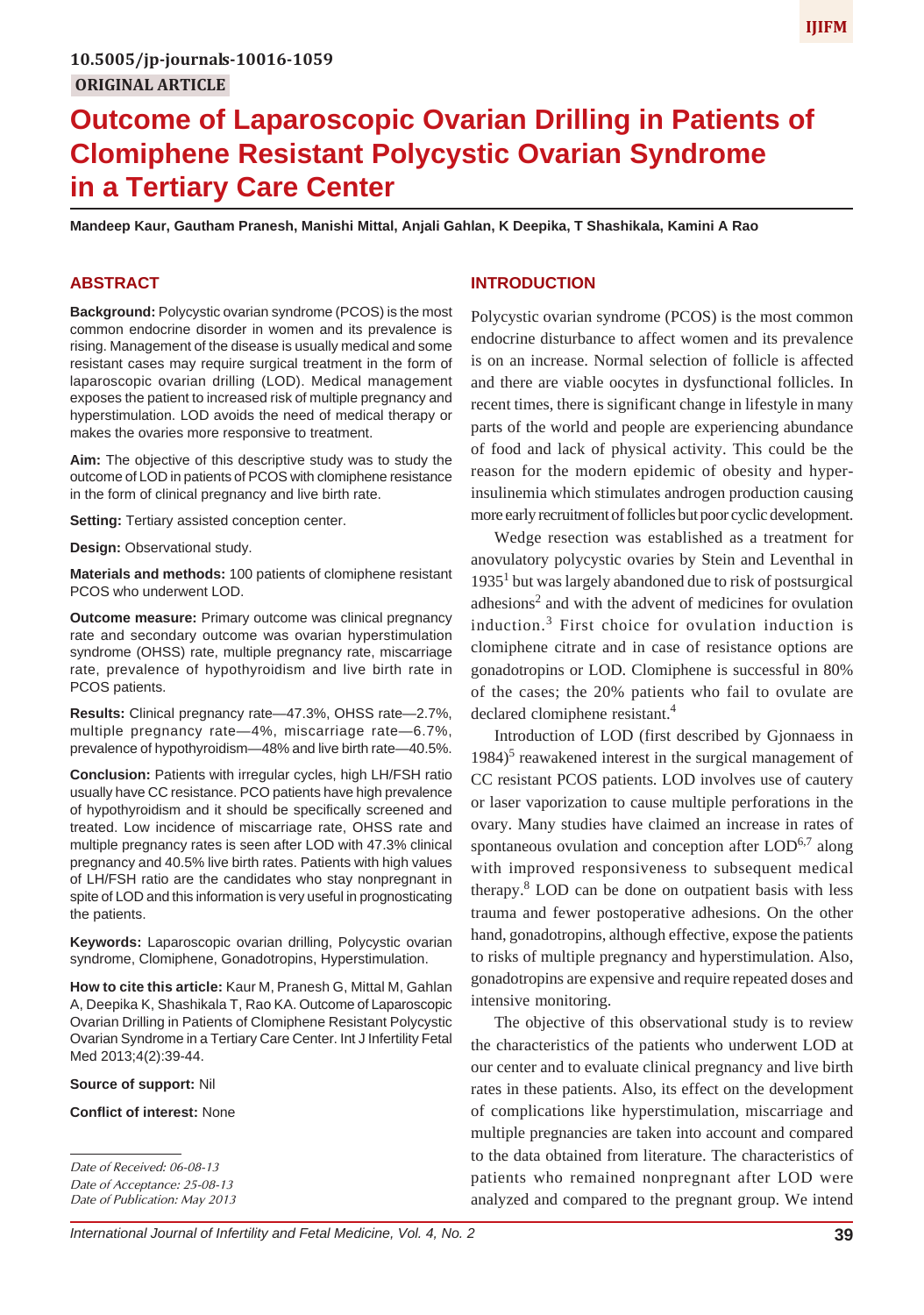to assess the effect and safety of the surgery in our group of patients.

# **MATERIALS AND METHODS**

#### **Study Design and Subject Selection**

The observational study included retrospective data obtained from medical records of patients who underwent LOD at our center between March 2009 and March 2011. As the study was observational, no approval was required from the institutional review board.

#### **Inclusion and Exclusion Criteria**

Criterion for selection is patients with PCOS who were resistant to clomiphene citrate and subsequently underwent LOD. Clomiphene resistance is defined as failure to ovulate in response to even maximum 150 mg of clomiphene. Exclusion criteria were tubal pathology, severe endometriosis and severe male factor. As measurement of androgen levels is not routinely done at our center so it was not a part of workup for PCOS. Only clinical and scan findings were taken into account.

#### **Treatment Protocol**

Laparoscopic ovarian drilling was done using a 'Karl Storz' monopolar drilling needle keeping power at 40W. Around 4 to 6 punctures were made in each ovary depending on the patient's characteristics. After LOD, as per the protocol of the hospital, patients tried to conceive naturally for 2 months and then were subjected to ovulation induction (OI) with timed intercourse (TI) or intrauterine insemination (IUI) on case to case basis. Patients who failed to conceive by these methods were offered IVF.

#### **Data Collection and Statistical Analysis**

Data for variables, like age, BMI, duration of infertility, body mass index (BMI), LH, FSH, TSH and treatment outcome, were obtained from medical records. Quantitative variables are presented in the form of box and whisker plots. The boxes represent the distribution of the data between the 25th and 75th centiles with the median (line) and mean (diamond) values represented therein. The whiskers represent the minimum and maximum values observed. Qualitative variables are represented as rate percentages. The students t-test was used to evaluate differences between means across groups. A p-value of  $< 0.05$  was considered as statistically significant. Analysis of data was done on MS Excel 2010.

# **Outcome Variables**

Clinical pregnancy rate was considered as the primary outcome measure. Clinical pregnancy is defined as ultrasound evidence of fetal heart beat. The rate was expressed as the percentage of patients with clinical pregnancy across the evaluated data set.

Other outcome measures, including live birth rate, miscarriage rate, multiple pregnancy rates and OHSS rate, were calculated in a similar manner.

# **RESULTS**

We analyzed the baseline characteristics, hormonal profile and outcome of 100 patients who met the inclusion criterion. In total, 35 patients achieved clinical pregnancy, 38 remained nonpregnant and 26 were lost to follow-up (Graph 1). Irregular cycles were seen in 82% of the patients and 62% of them had altered LH/FSH ratio  $(\geq 2:1)$ . However, subclinical hypothyroidism was found in 48% of patients taking a cut off of 2.5 mIU (Tables 1A and B).

Out of 74 patients with evaluable data, we observed that three (4.05%) patients conceived naturally, eight (10.81%) conceived after OI/TI, 12 (16.21%) conceived after OI/IUI and seven (9.45%) had IVF conceptions (Graph 2).

Five (6.75%) patients had a miscarriage and one (1.35%) IVF patient had an ectopic pregnancy. None of the patients managed with TI or IUI developed OHSS whereas two (2.7%) patients in IVF group developed moderate OHSS. None of the patients developed severe or critical OHSS. Twin pregnancies were observed in three (4.05%) patients in the IVF group (Table 2). Higher order multiple pregnancy was not observed in this study.

After the overall analysis, subgroup analyses of the patients, who got pregnant and who did not, were done and the groups were compared to each other. As can be seen in Table 3, there was no difference between pregnant and nonpregnant patients in their baseline characteristics. There was no statistically significant difference between the TSH values of pregnant and nonpregnant patients ( $p = 0.25$ ) and no difference in the BMI of the pregnant and nonpregnant patients ( $p = 0.39$ ).

The basal (day 2-5) FSH and LH levels were not statistically significant in the pregnant and nonpregnant groups with the FSH (p-value—0.44) and LH (p-value—0.59)

| Tables 1A and B: Baseline characteristics of patients                                     |                                                                          |  |
|-------------------------------------------------------------------------------------------|--------------------------------------------------------------------------|--|
| <b>Baseline characteristics</b>                                                           | Mean $(\pm SD)$                                                          |  |
| Age (years)<br>Duration of infertility (years)<br>BMI ( $kg/m2$ )<br>Average LH/FSH ratio | $27 (\pm 3.2)$<br>$4.3 (\pm 2.7)$<br>$26.6 (\pm 4.2)$<br>$2.1 (\pm 1.1)$ |  |
| <b>Baseline characteristics</b>                                                           | Percentage                                                               |  |
| Irregular cycle<br>Subclinical hypothyroidism<br>Altered LH/FSH ratio (≥2:1)              | 82<br>48<br>62                                                           |  |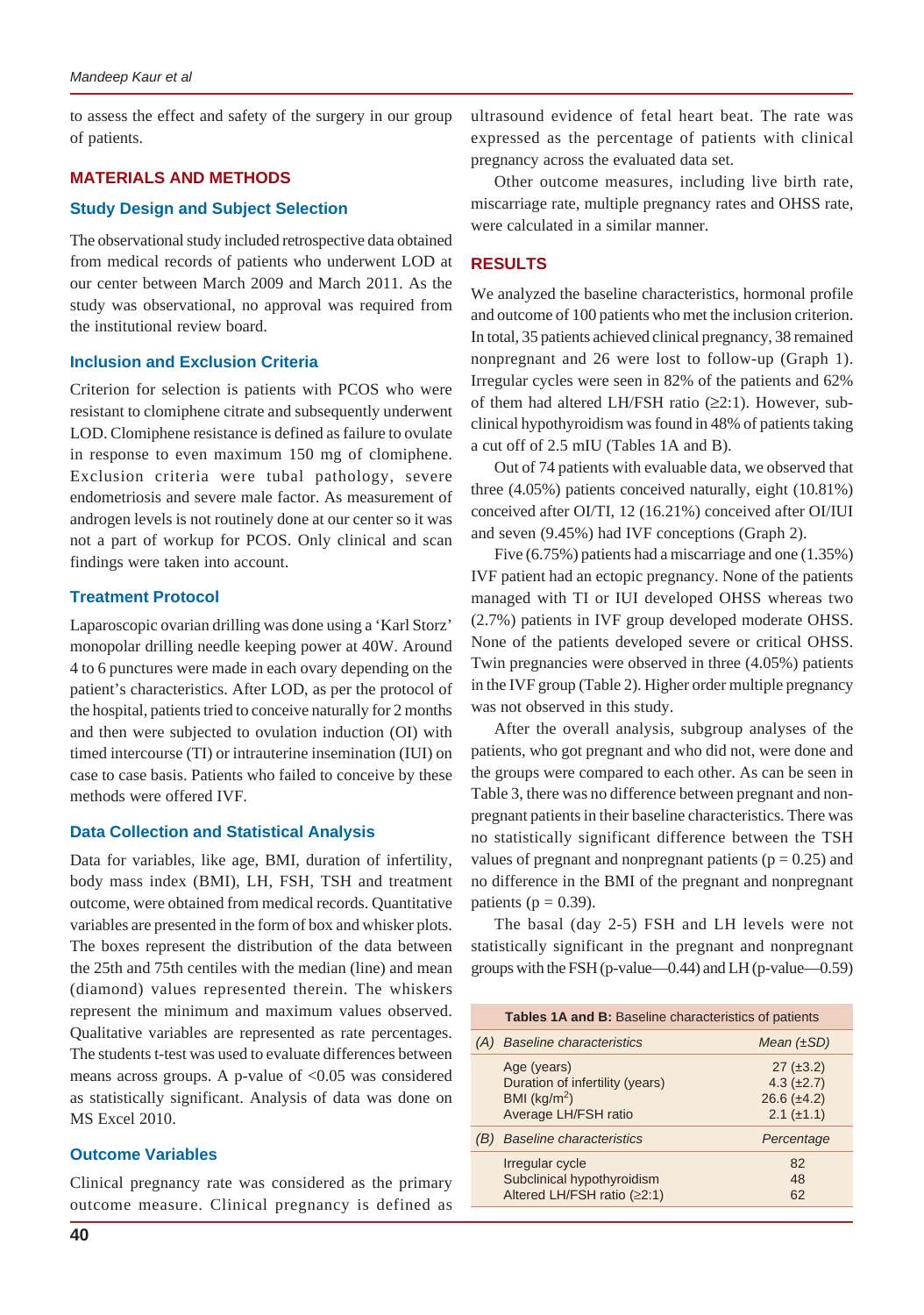| <b>Table 2:</b> Outcome variables studied in the patients                                                  |                                        |  |
|------------------------------------------------------------------------------------------------------------|----------------------------------------|--|
| Outcome variables                                                                                          | Percentage                             |  |
| Clinical pregnancy rate<br>I ive birth rate<br>Miscarriage rate<br><b>OHSS</b> rate<br>Twin pregnancy rate | 47.29<br>40.54<br>6.75<br>2.70<br>4.05 |  |

**Table 3:** Baseline characteristics of pregnant/nonpregnant patients. Data for variables 'age' and 'duration of infertility' expressed as mean ± SEM

| <b>Characteristics</b>                            | Pregnant                                | Nonpregnant                              |  |
|---------------------------------------------------|-----------------------------------------|------------------------------------------|--|
| Age (years)<br>Duration of<br>infertility (years) | $27.1 (\pm 0.46)$<br>$3.5 \ (\pm 0.37)$ | $26.7 \ (\pm 0.58)$<br>4.48 $(\pm 0.44)$ |  |
| Percentage with<br>irregular cycles               | 80.6%                                   | 78.9%                                    |  |

(Graph 3). On comparison of LH/FSH ratios of pregnant and nonpregnant patients, it was found that the variability of the ratios (p-value-0.17) was higher in nonpregnant patients compared to pregnant patients (Graph 4).

#### **DISCUSSION**

PCOS is a common endocrine disorder with systemic sequelae. It is characterized by oligomenorrhea, signs of androgen excess, obesity and infertility, elevated levels of LH and androgens and not infrequently with insulin résistance. The diagnosis of PCOS requires the presence of at least two of the three criteria, i.e. oligo/anovulation, hyperandrogenism (clinical or biochemical) and ultrasound appearance of polycystic ovaries with exclusion of other etiological factors.<sup>9</sup> The pathophysiology of PCOS is multifactorial and polygenic.

Surgical treatment of infertility associated with PCOS was first reported by Stein and Leventhal but the procedure



**Graph 1:** The outcome of patients (LOF—lost to follow-up; Y axis—number of patients)

can lead to adhesions and subsequent infertility, so was abandoned. Introduction of LOD reawakened interest in surgical treatment of PCOS, especially in patients



**Graph 2:** Interventions resulting in pregnancy post LOD. NC indicates natural conception (no intervention); Y axis—percentage



**Graph 3:** Basal FSH and LH levels of pregnant and nonpregnant patients



**Graph 4:** LH/FSH ratios of pregnant and nonpregnant patients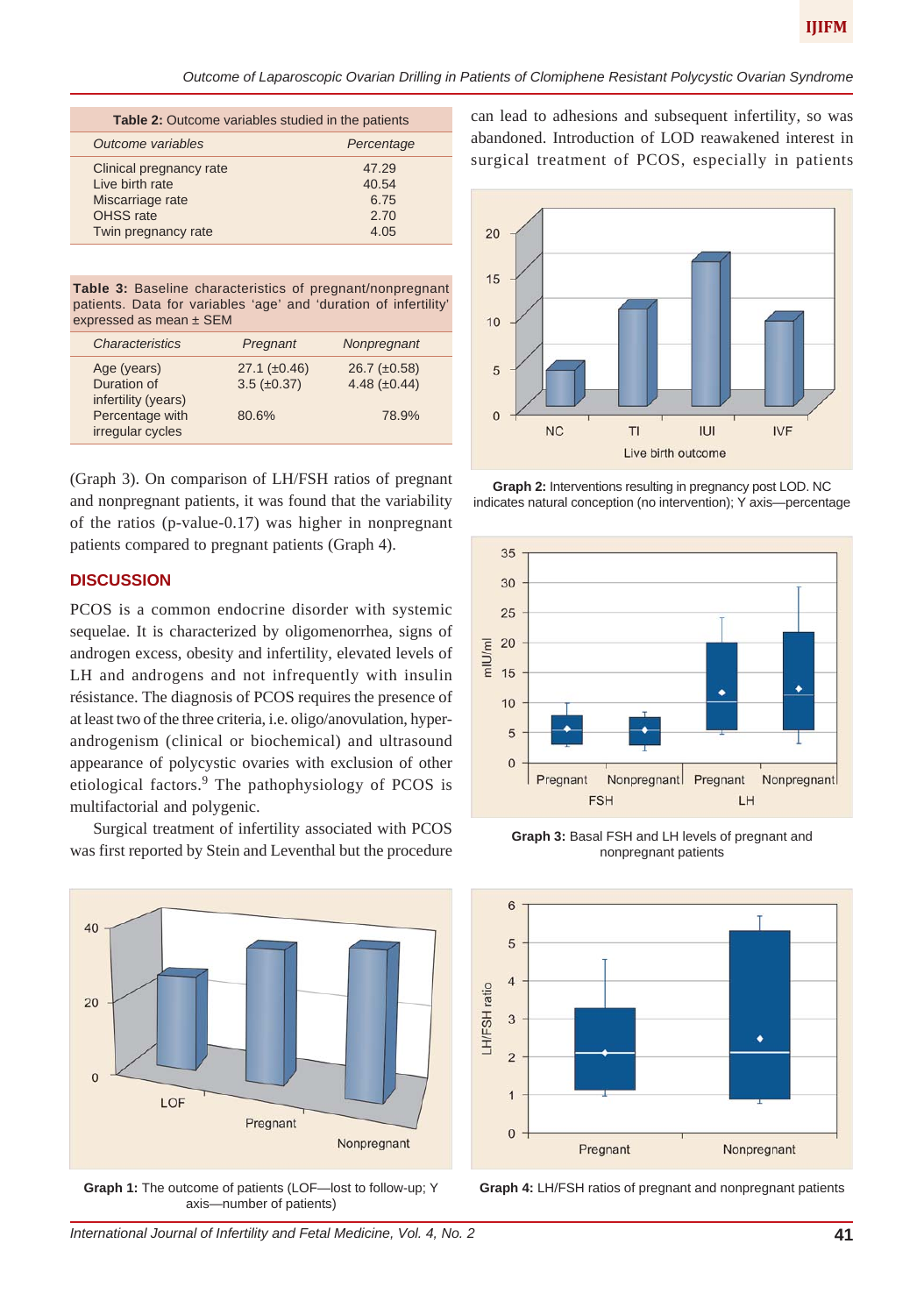unresponsive to clomiphene. Other alternatives for clomiphene reistance are gonadotropins, insulin sensitizers, glucocorticoids or aromatase inhibitors. LOD is particularly useful in patients who are not obese and have high LH concentrations. It also benefits patients who live far from the hospital and cannot come for regular follow-up required with gonadotropins.

Ovarian drilling involves the creation of multiple openings in the ovarian capsule using laparotomy, laparoscopy or transvaginal hydrolaparoscopy for surgical access. It can be done with electrosurgery or with laser energy. The ovaries are immobilized, and an insulated electrode is inserted perpendicular to the surface to a depth of 3 to 4 mm.

Menstrual cycle disturbance is a common feature of PCOS. A total of 87% of women with oligomenorrhea and 26% of women with amenorrhea presenting in a gynecological clinic have been found to have polycystic ovaries on ultrasound.10 In our study, irregular cycles were seen in 82% of the patients.

Serum LH concentrations are elevated in 40 to 60% of PCOS patients and elevated concentration is associated with reduced chance of conception and increased risk of miscarriage.<sup>11</sup> LH levels are higher in lean PCO patients. High LH/FSH ratio is pathognomonic of the disease but is not required to make the diagnosis. It has also been suggested that PCO patients may secrete LH isoforms with high biological activity. It has been observed that patients with high baseline LH levels have better response to LOD.

In our study, LH/FSH ratio is altered in 62% of the patients and average LH/FSH ratio is 2.1  $(\pm 1.1)$ . Average BMI of patients in our study group is  $26.6 \, (\pm 4.2)$ . Although no statistically significant difference was found in the FSH and LH values of pregnant and nonpregnant patients, an interesting fact pointed out here is that the patients who remained nonpregnant in spite of LOD had high LH/FSH ratios before LOD, pointing toward the high LH/FSH ratio as possibly a poor prognostic indicator toward a successful pregnancy after LOD.

The mechanism of LOD is however unclear. Its beneficial effect was proposed to be due to destruction of androgen producing stroma. There is reduction in the intraovarian and circulating levels of androgens and LH. There is also modulating effect on the pituitary ovarian axis.<sup>12</sup> These endocrine changes occur rapidly and may last for months to years leading to resumption of normal cycles and ovulation.13 The additional advantages are that the assessment of tubal patency and diagnosis of other pelvic pathologies can be done simultaneously. Moreover, the sensitivity to ovulation induction increases after the procedure. There is more orderly growth of follicles, reduced

chances of cycle cancellation and decreased risk for OHSS. Proper follicular growth occurs in a more favorable environment with low androgen, AMH and LH levels and relatively less number of follicles.

As per the Cochrane review in 2012, with 9 RCT and 16 trials, it was found that ovarian drilling is as effective as medical induction of ovulation in terms of clinical pregnancy or live birth, but risk of multiple pregnancy is lower in LOD group. A live birth rate of approximately 37% is seen in either group with a miscarriage rate of  $7\%$ .<sup>14</sup> Few studies have obtained clinical pregnancy rates of 43 to  $84\%$ .<sup>15,16</sup> In our study, a clinical pregnancy rate of 47.3% and live birth rate of 40.3% were obtained.

Multiple pregnancy rate of 4% (3 patients) was seen in our study. No patients in the IUI or TI groups developed multiple pregnancies. Only three patients in the IVF group developed twin conception. Number of embryos transferred could be a confounding variable. As mentioned in the Cochrane database review, the average range of multiple pregnancies in the patients after LOD is 0 to 10% but is significantly lower than the gonadotropins.<sup>14</sup>

PCOS patients are prone to development of OHSS and high levels of VEGF and IGF-1 have been implicated in its causes. LOD decreases the risk of development of OHSS after the procedure due to fall in levels of VEGF. In our study, none of the patients developed severe or critical OHSS. Only two patients in the IVF group developed moderate OHSS (2.7%).

It has been observed that PCOS patients have higher miscarriage rates as compared to the general population. It was also postulated that LH is the culprit. Hyperinsulinemia and obesity are also known to be contributory in the increased miscarriage rates in PCOS patients.<sup>11</sup> LOD causes reduction in LH levels and reduces the risk of miscarriage. In a study, miscarriage rate of 14% has been reported after LOD as compared to 30 to 40% expected rate in PCOS patients.<sup>17</sup> A miscarriage rate of 6.7% was seen in our study.

However, there are concerns with the procedure like the risks involved with surgery, the development of adhesions and the risk of ovarian failure following LOD. No immediate complications of surgery or anesthesia were seen in any of our patients pointing toward the safety of the procedure. As far as the cost is concerned, LOD adds 20 minutes to the routine diagnostic laparoscopy adding to the cost, but, if the indirect cost of multiple pregnancy and cycle cancellations is considered, it seems to be reasonably cost effective.

The likelihood of injury to the ovary is very low with LOD, but the hilar region should be avoided and ovary should be raised before application of energy and saline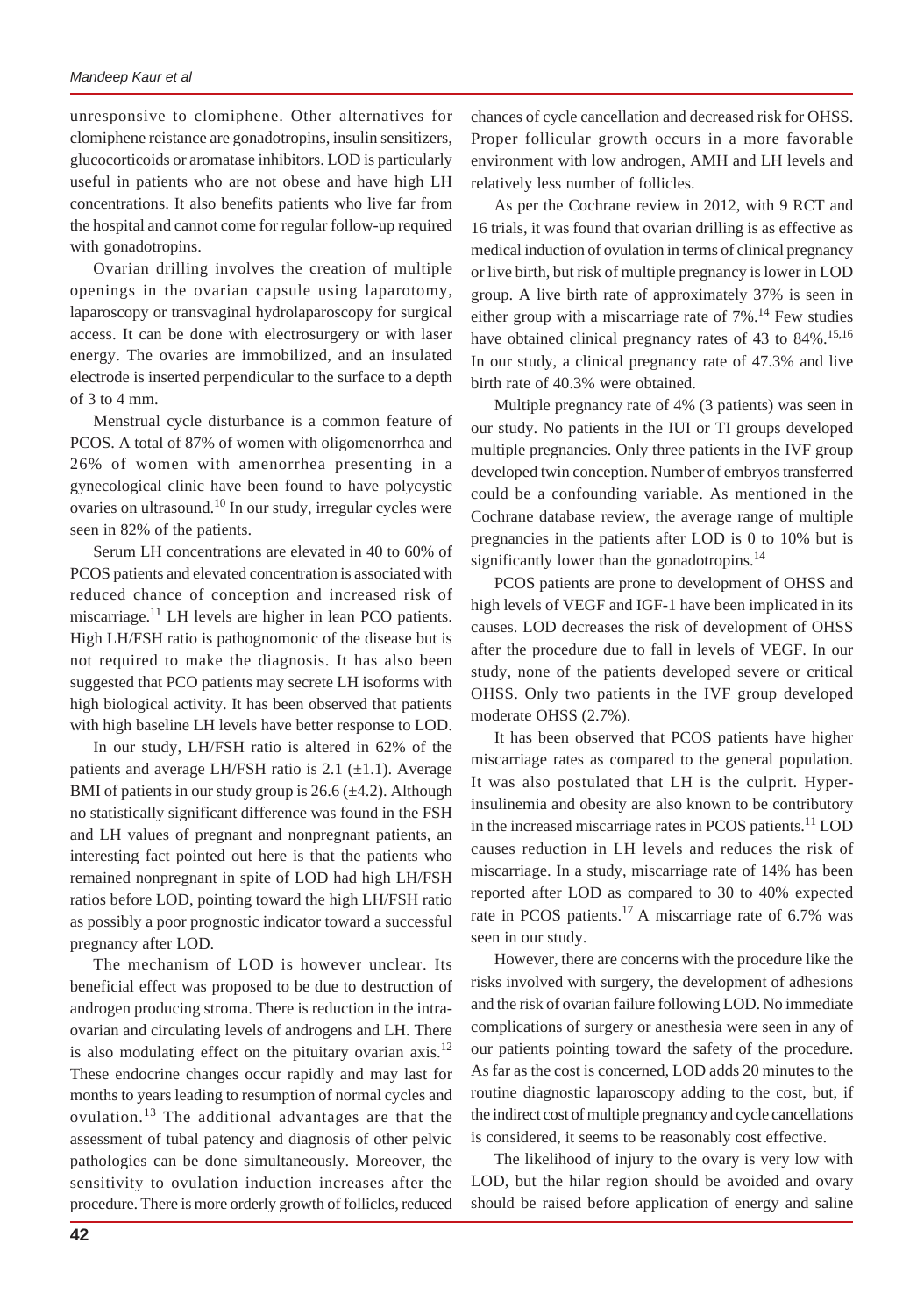wash should be done after the procedure to lower the temperature, decreasing risk of injury. Greater the amount of damage to the surface of the ovaries, greater is the risk of adhesion formation. This led to development of a strategy of applying four diathermy points to each ovary for 4 seconds each and using power of 40 W.<sup>18</sup>

As second look laparoscopy and adhesiolysis is of no use in improving fertility, it was not done in our patients. However, the adhesion formation after LOD is usually mild and is less frequent compared to conventional wedge resection.

In our study, the prevalence of subclinical hypothyroidism is seen to be 48% using a cut off of 2.5 mIU/ml. So with such high prevalence, it is very important to screen patients of PCOS for thyroid function tests and treat them accordingly. Thyroid pathologies are observed in half of the patients with PCOS. Measurement of thyroid hormones should be a part of investigation in PCOS patients, but serum thyroid autoantibodies and presence of thyroid nodules should also be searched in these patients.<sup>19</sup> Hypothyroidism is invariably followed by a lowering of sex hormone binding globulin and an increment in the free testosterone level and may have implications in the development of PCOS in the hypothyroid state.<sup>20</sup>

It has also been reported that the incidence of gestational diabetes mellitus decreases in pregnancies that occur after  $LOD<sup>21</sup>$  and an incidence of 8% has been reported compared to expected rate of 20% in untreated PCOS patients. A study has also mentioned that incidence of gestational diabetes does not improve in spite of any treatment.<sup>22</sup> However, this has not been studied in our patients and has scope for future research.

#### **CONCLUSION**

Ovulation induction in PCOS patients is the solution for infertility after all other causes are ruled out. Clomiphene citrate is the drug of choice but 20% of patients have clomiphene resistance. Adjuvant drugs like metformin, aromatase inhibitors, myo-inositol and steroids may be tried before resorting to LOD. In case of persistent resistance, two options are available—gonadotropins or LOD. Case selection is very important to decide mode of treatment. Clinical pregnancy and live birth rates are reasonable and along with that there is reduction in miscarriage, OHSS and multiple pregnancy rates with LOD. It also has the advantage of being a day care procedure with minimal complications. Tubal patency and anatomy of pelvic organs can be seen simultaneously. However, it has to be performed by a trained surgeon with proper case selection to avoid any complications.

Patients with irregular cycles and high LH/FSH ratio usually have CC resistance. PCOS patients have high

prevalence of subclinical hypothyroidism and it should be specifically screened and treated. Low miscarriage, OHSS and multiple pregnancy rates are seen after LOD with reasonably good clinical pregnancy and live birth rates. High values of LH/FSH ratio point toward lesser chances of pregnancy in spite of LOD and this information may be useful in prognosticating patients. However, more studies are required before establishing this as a definite prognostic factor. A cut off can be established with higher powered studies that help to decide the treatment plan in PCOS.

# **REFERENCES**

- 1. Stein IF, Cohen MR. Surgical treatment of bilateral polycystic ovaries. Am J Obst and Gynae 1939;38:465-473.
- 2. Adashi N, Rock JA, Guzick D, Wentz AC, Jones GS, Jones HW Jr. Fertility following bilateral ovarian wedge resection: critical analysis of 100 consecutive cases of PCOS. Fertility and Sterility 1981;36:30-35.
- 3. Franks S, Adams J, Mason H, Polson D. Ovulation disorders in women with polycystic ovarian syndrome. Clinical Obst and Gyne 1985;12:605-633.
- 4. Imani B, Eijkemans MJC, teVelde ET, Habbema JDF, Fauser BCJM. Predictors of patients remaining anovulatory during clomiphene induction of ovulation in normo-gonadotropic oligoamenorrhic infertility. J Clinic Endocrin and Metabol 1998; 83(7):2361-2365.
- 5. Gjonnaess. Polycystic ovarian syndrome treated by ovarian electrocautery through the laparoscope. Fertility and Sterility 1984;49:956-960.
- 6. Greenbalt E, Casper RF. Endocrine changes after laparoscopic ovarian cautery in polycystic ovarian syndrome. Am J Obste and Gynae 1987;156:279-285.
- 7. Kovacs G, Buckler H, Bangah M, Outch K, Burger H, Healy D. Treatment of anovulation due to polycystic ovarian syndrome by laparoscopic ovarian electro-cautery. British J Obste and Gynae 1991;98:30-35.
- 8. Farhi J, Soule S, Jacobs HS. Effect of laproscopic ovarian electrocautery on ovarian response and outcome of treatment with gonadotropins in clomiphene resistant patients with polycystic ovaries. Fertility and Sterility 1995;64:930-933.
- 9. The Rotterdam ESHRE/ASRM–sponsered PCOS consensus workshop group. Revised 2003 consensus on diagnostic criterion and long term health risks related to PCOS. Hum Reprod 2004; 19:41-47.
- 10. Adams J, Polson DW, Franks S. Prevalence of polycystic ovaries in women with anovulation and idiopathic hirsutism. Br Med J 1986:293:355-359.
- 11. Homburg R. Pregnancy complications in PCOS. Best Pract Res Clin Endocrinol Metab 2006 Jun;20(2):281-292.
- 12. Rossmanith WG, Keckstein J, Spatzier Klauritzen C. The impact of ovarian laser surgery on the gonadotropin secretion in women with polycystic ovarian disease. Clin Endocrinol (oxf) 1991;34: 223-230.
- 13. Amer SA, Gopalan V, Li TC, Ledger WL, Cookie ID. Longterm follow-up of polycystic ovary disease after laparoscopic ovarian drilling: clinical outcome. Hum Reprod 2002;17: 2035-2042.